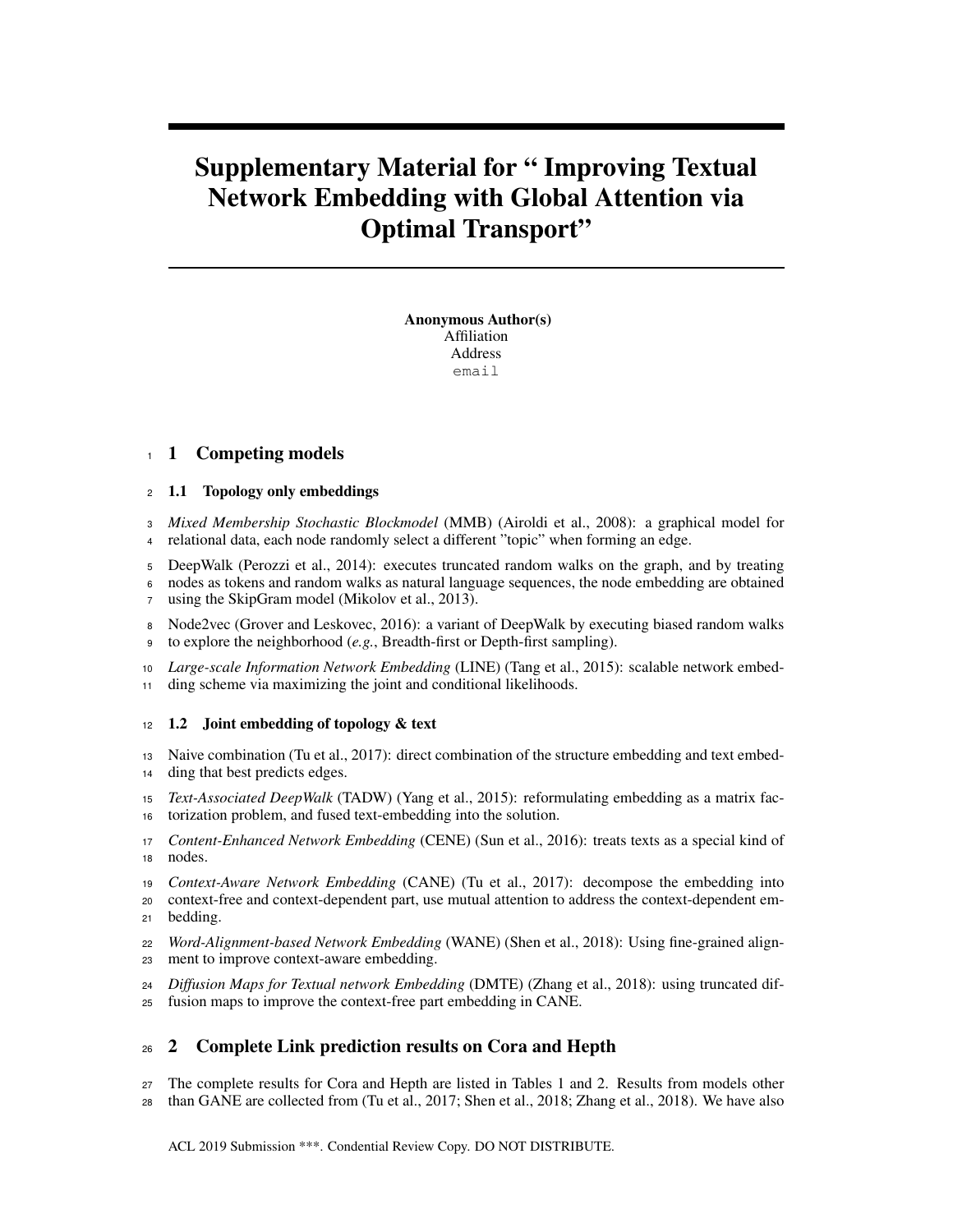<sup>29</sup> repeated these experiments on our own, the results are consistent with the ones reported. Note that DMTE did not report results on *Hepth* (Zhang et al., 2018) .

| $\sqrt{\frac{1}{2}}$ Training Edges | $15\%$ | $25\%$ | $35\%$ | 45%  | 55%  | 65%  | 75%  | 85%  | $95\%$ |
|-------------------------------------|--------|--------|--------|------|------|------|------|------|--------|
| <b>MMB</b>                          | 54.7   | 57.1   | 59.5   | 61.9 | 64.9 | 67.8 | 71.1 | 72.6 | 75.9   |
| node2vec                            | 55.9   | 62.4   | 66.1   | 75.0 | 78.7 | 81.6 | 85.9 | 87.3 | 88.2   |
| <b>LINE</b>                         | 55.0   | 58.6   | 66.4   | 73.0 | 77.6 | 82.8 | 85.6 | 88.4 | 89.3   |
| <b>DeepWalk</b>                     | 56.0   | 63.0   | 70.2   | 75.5 | 80.1 | 85.2 | 85.3 | 87.8 | 90.3   |
| <b>Naive combination</b>            | 72.7   | 82.0   | 84.9   | 87.0 | 88.7 | 91.9 | 92.4 | 93.9 | 94.0   |
| <b>TADW</b>                         | 86.6   | 88.2   | 90.2   | 90.8 | 90.0 | 93.0 | 91.0 | 93.4 | 92.7   |
| <b>CENE</b>                         | 72.1   | 86.5   | 84.6   | 88.1 | 89.4 | 89.2 | 93.9 | 95.0 | 95.9   |
| <b>CANE</b>                         | 86.8   | 91.5   | 92.2   | 93.9 | 94.6 | 94.9 | 95.6 | 96.6 | 97.7   |
| <b>DMTE</b>                         | 91.3   | 93.1   | 93.7   | 95.0 | 96.0 | 97.1 | 97.4 | 98.2 | 98.8   |
| <b>WANE</b>                         | 91.7   | 93.3   | 94.1   | 95.7 | 96.2 | 96.9 | 97.5 | 98.2 | 99.1   |
| <b>GANE-OT</b>                      | 92.0   | 94.4   | 95.7   | 96.6 | 97.3 | 97.6 | 98.6 | 98.8 | 99.2   |
| <b>GANE-AP</b>                      | 94.0   | 96.4   | 97.2   | 97.4 | 98.0 | 98.2 | 98.8 | 99.1 | 99.3   |

Table 1: AUC scores for link prediction on the *Cora* dataset.

| % Training Edges         | $15\%$ | $25\%$ | $35\%$ | 45%  | 55%  | 65%  | 75%  | 85%  | $95\%$ |
|--------------------------|--------|--------|--------|------|------|------|------|------|--------|
| <b>MMB</b>               | 54.6   | 57.9   | 57.3   | 61.6 | 66.2 | 68.4 | 73.6 | 76.0 | 80.3   |
| <b>DeepWalk</b>          | 55.2   | 66.0   | 70.0   | 75.7 | 81.3 | 83.3 | 87.6 | 88.9 | 88.0   |
| <b>LINE</b>              | 53.7   | 60.4   | 66.5   | 73.9 | 78.5 | 83.8 | 87.5 | 87.7 | 87.6   |
| node2vec                 | 57.1   | 63.6   | 69.9   | 76.2 | 84.3 | 87.3 | 88.4 | 89.2 | 89.2   |
| <b>Naive combination</b> | 78.7   | 82.1   | 84.7   | 88.7 | 88.7 | 91.8 | 92.1 | 92.0 | 92.7   |
| <b>TADW</b>              | 87.0   | 89.5   | 91.8   | 90.8 | 91.1 | 92.6 | 93.5 | 91.9 | 91.7   |
| <b>CENE</b>              | 86.2   | 84.6   | 89.8   | 91.2 | 92.3 | 91.8 | 93.2 | 92.9 | 93.2   |
| <b>CANE</b>              | 90.0   | 91.2   | 92.0   | 93.0 | 94.2 | 94.6 | 95.4 | 95.7 | 96.3   |
| WANE-ww                  | 92.3   | 94.1   | 95.7   | 96.7 | 97.5 | 97.5 | 97.7 | 98.2 | 98.7   |
| <b>DMTE</b>              |        |        |        |      |      |      |      |      |        |
| <b>GANE-OT</b>           | 93.4   | 96.2   | 97.0   | 97.7 | 97.9 | 98.0 | 98.2 | 98.6 | 98.8   |
| <b>GANE-AP</b>           | 93.8   | 96.4   | 97.3   | 97.9 | 98.1 | 98.2 | 98.4 | 98.7 | 98.9   |

Table 2: AUC scores for link prediction on the *Hepth* dataset.

30

## 31 3 Negative sampling approximation

 In this section we provide a quick justification for the negative sampling approximation. To this end, we first briefly review *noise contrastive estimation* (NCE) and how it connects to maximal likelihood estimation, then we establish the link to negative sampling. Interested readers are referred to Ruder (2016) for a more thorough discussion on this topic.

36 Noise contrastive estimation. NCE seeks to learn the parameters of a likelihood model  $p_{\Theta}(u|v)$ <sup>37</sup> by optimizing the following discriminative objective:

$$
J(\Theta) = \sum_{u_i \sim p_d} [\log p_{\Theta}(y=1|u_i, v) - K \mathbb{E}_{\tilde{u}' \sim p_n} [\log p_{\Theta}(y=0|\tilde{u}, v)]],
$$
 (1)

38 where y is the label of whether u comes from the data distribution  $p_d$  or the tractable noise distribu-39 tion  $p_n$ , and v is the context. Using the Monte Carlo estimator for the second term gives us

$$
\hat{J}(\Theta) = \sum_{u_i \sim p_d} [\log p_{\Theta}(y = 1 | u_i, v) - \sum_{k=1}^{K} [\log p_{\Theta}(y = 0 | \tilde{u}_k, v)]], \tilde{u}_k \stackrel{iid}{\sim} p_n.
$$
 (2)

40 Since the goal of  $J(\Theta)$  is to predict the label of a sample from a mixture distribution with  $1/(K+1)$ 

41 from  $p_d$  and  $K/(K+1)$  from  $p_n$ , plugging the model likelihood and noise likelihood into the label <sup>42</sup> likelihood gives us

$$
p_{\Theta}(y=1;u,v) = \frac{p_{\Theta}(u|v)}{p_{\Theta}(u|v) + K p_n(u|v)}, \ p_{\Theta}(y=0;u,v) = \frac{K p_n(u|v)}{p_{\Theta}(u|v) + K p_n(u|v)}.
$$
 (3)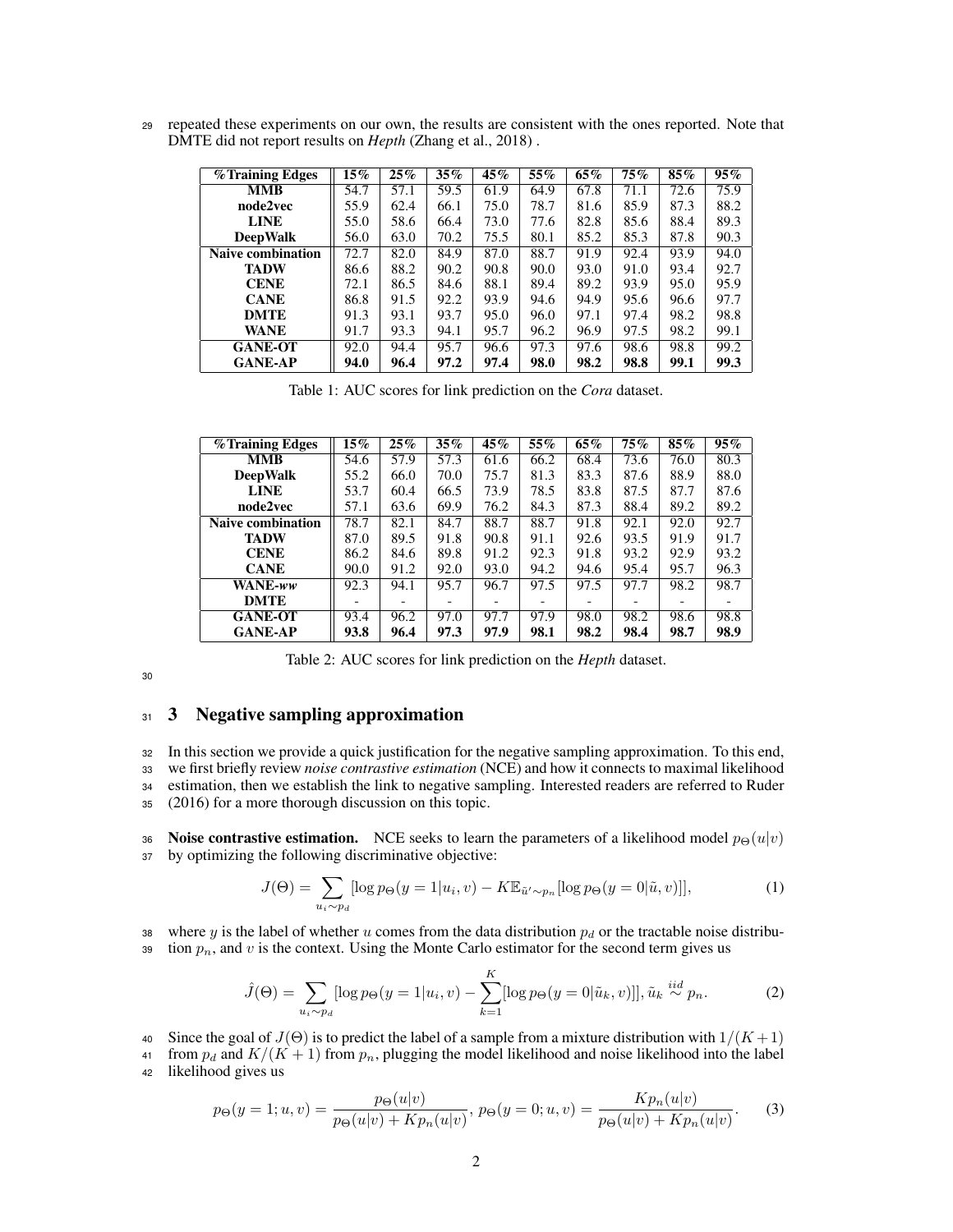43 Recall  $p_{\Theta}(u|v)$  takes the following softmax form

$$
p_{\Theta}(u|v) = \frac{\exp(\langle u, v \rangle)}{Z_v(\Theta)}, Z_v(\Theta) = \sum_{u'} \exp(\langle u', v \rangle).
$$
 (4)

44 NCE treats  $Z_v$  as an learnable parameter and optimized along with Θ. One key observation is that,

45 in practice, one can safely clamp  $Z_v$  to 1, and the NCE learned model  $(p_{\hat{\Theta}})$  will *self-normalize* in

46 the sense that  $Z_v(\hat{\Theta}) \approx 1$ . As such, one can simply plug  $p_{\Theta}(u|v) = \exp(\langle u, v \rangle)$  into the above

47 objective. Another key result is that, as  $K \to \infty$ , the gradient of NCE objective recovers the gradient 48 of softmax objective  $\log p_{\Theta}(u|v)$  (Dyer, 2014).

49 Negative sampling as NCE. If we set  $K = \#(\mathcal{V})$  and let  $p_n(u|v)$  be the uniform distribution on

 $50 \quad V$ , we have

$$
p_{\Theta}(y=1|u,v) = \sigma(\langle u,v \rangle), \tag{5}
$$

there  $\sigma(z)$  is the sigmoid function. Plugging this back to the  $\hat{J}(\Theta)$  covers the negative sampling objective Eqn (6) used in the paper. Combined with the discussion above, we know Eqn (6) provides a valid approximation to the log-likelihood in terms of the gradient directions, when K is sufficiently large. In this study, we use  $K = 1$  negative sample for computational efficiency. Using more samples did not significantly improve our results (data not shown).

## 4 Experiment Setup

57 We use the same codebase from CANE (Tu et al., )<sup>1</sup>. The implementation is based on Ten- sorFlow, all experiments are exectuted on a single NVIDIA TITAN X GPU. We set embedding dimension to  $d = 100$  for all our experiments. To conduct a fair comparison with the baseline models, we follow the experiment setup from Shen et al. (2018). For all experiments, we set word embedding dimension as 100 trained from scratch. We train the model with Adam optimizer and set 62 learning rate  $1e - 3$ . For GANE-AP model, we use best filte size  $1 \times 21 \times 1$  for convolution from our abalation study.

## <sup>64</sup> 5 Ablation study setup

To test how the *n*-gram length affect our GANE-AP model performance, we re-run our model with

 different choices of n-gram length, namely, the window size in convolutional layer. Each experiment is repeated for 10 times and we report the averaged results to eliminate statistical fluctuations.

## References

 Edoardo M Airoldi, David M Blei, Stephen E Fienberg, and Eric P Xing. 2008. Mixed membership stochastic blockmodels. *Journal of Machine Learning Research*, 9(Sep):1981–2014.

 Chris Dyer. 2014. Notes on noise contrastive estimation and negative sampling. *arXiv preprint arXiv:1410.8251*.

- Aditya Grover and Jure Leskovec. 2016. node2vec: Scalable feature learning for networks. In *KDD*.
- Tomas Mikolov, Ilya Sutskever, Kai Chen, Greg S Corrado, and Jeff Dean. 2013. Distributed repre-sentations of words and phrases and their compositionality. In *NIPS*.
- Bryan Perozzi, Rami Al-Rfou, and Steven Skiena. 2014. Deepwalk: Online learning of social representations. In *KDD*.
- Sebastian Ruder. 2016. On word embeddings part 2: Approximating the softmax. http:// ruder.io/word-embeddings-softmax/.
- Dinghan Shen, Xinyuan Zhang, Ricardo Henao, and Lawrence Carin. 2018. Improved semantic-aware network embedding with fine-grained word alignment. In *EMNLP*.

https://github.com/thunlp/CANE